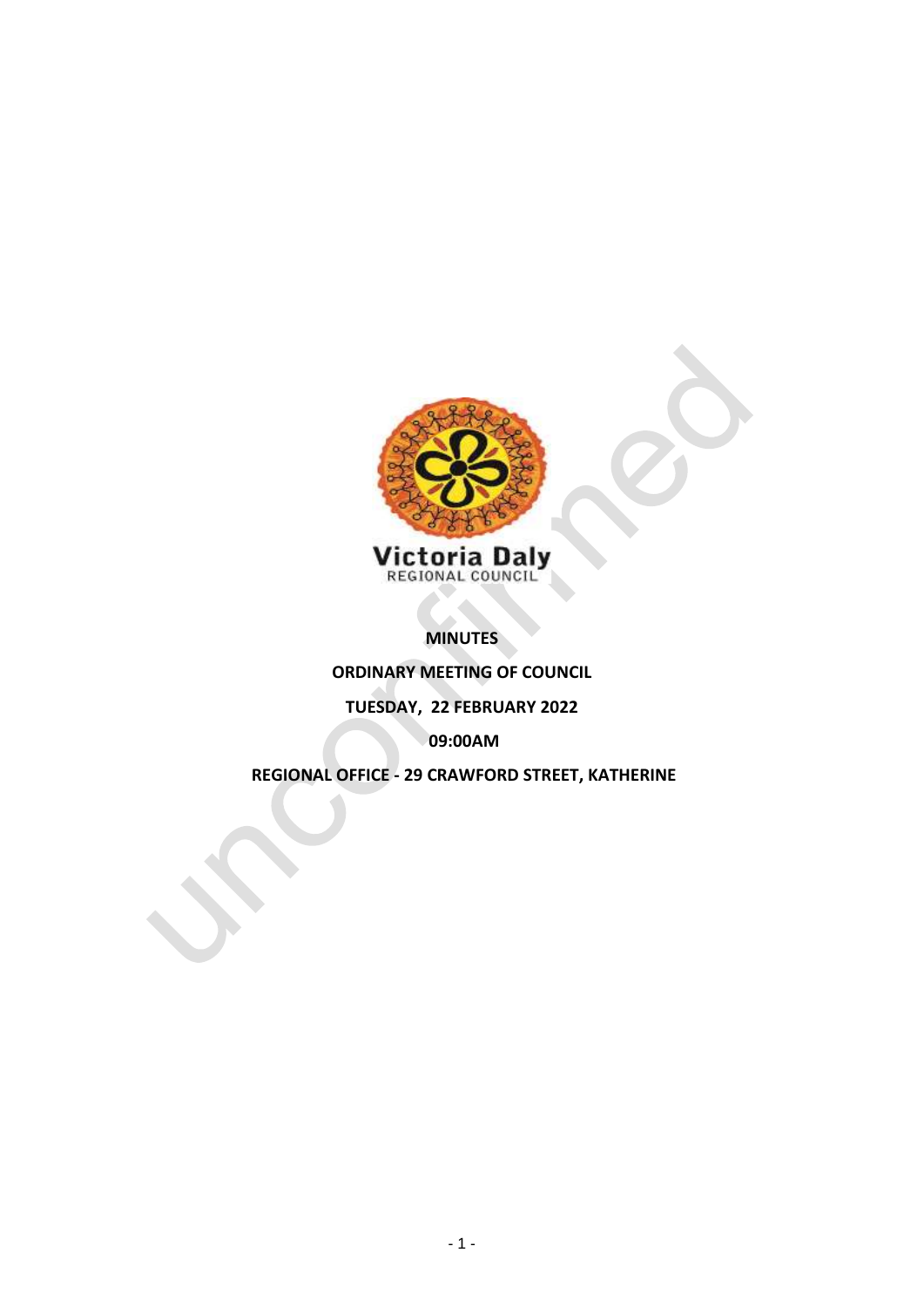

# **VICTORIA DALY REGIONAL COUNCIL DISCLAIMER**

No responsibility is implied or accepted by the Victoria Daly Regional Council for any act, omission or statement or intimation occurring during Council or committee meetings.

The Victoria Daly Regional Council disclaims any liability for any loss whatsoever and howsoever caused arising out of reliance by any person or legal entity on any such act, omission or statement or intimation occurring during Council or committee meetings.

Any person or legal entity who acts or fails to act in reliance upon any statement, act or omission made in a Council or committee meeting does so at that person's or legal entity's own risk.

In particular and without detracting in any way from the broad disclaimer above, in any discussion regarding any planning application or application for a licence, any statement or intimation of approval made by any member or officer of the Victoria Daly Regional Council during the Course of any meeting is not intended to be and is not taken as notice of approval from the Victoria Daly Regional Council.

The Victoria Daly Regional Council advises that anyone who has any application lodged with the Victoria Daly Regional Council shall obtain and should only rely on **WRITTEN CONFIRMATION** of the outcome of the application, and any conditions attaching to the decision made by the Victoria Daly Regional Council in respect of the application.

Russell Anderson **Chief Executive Officer**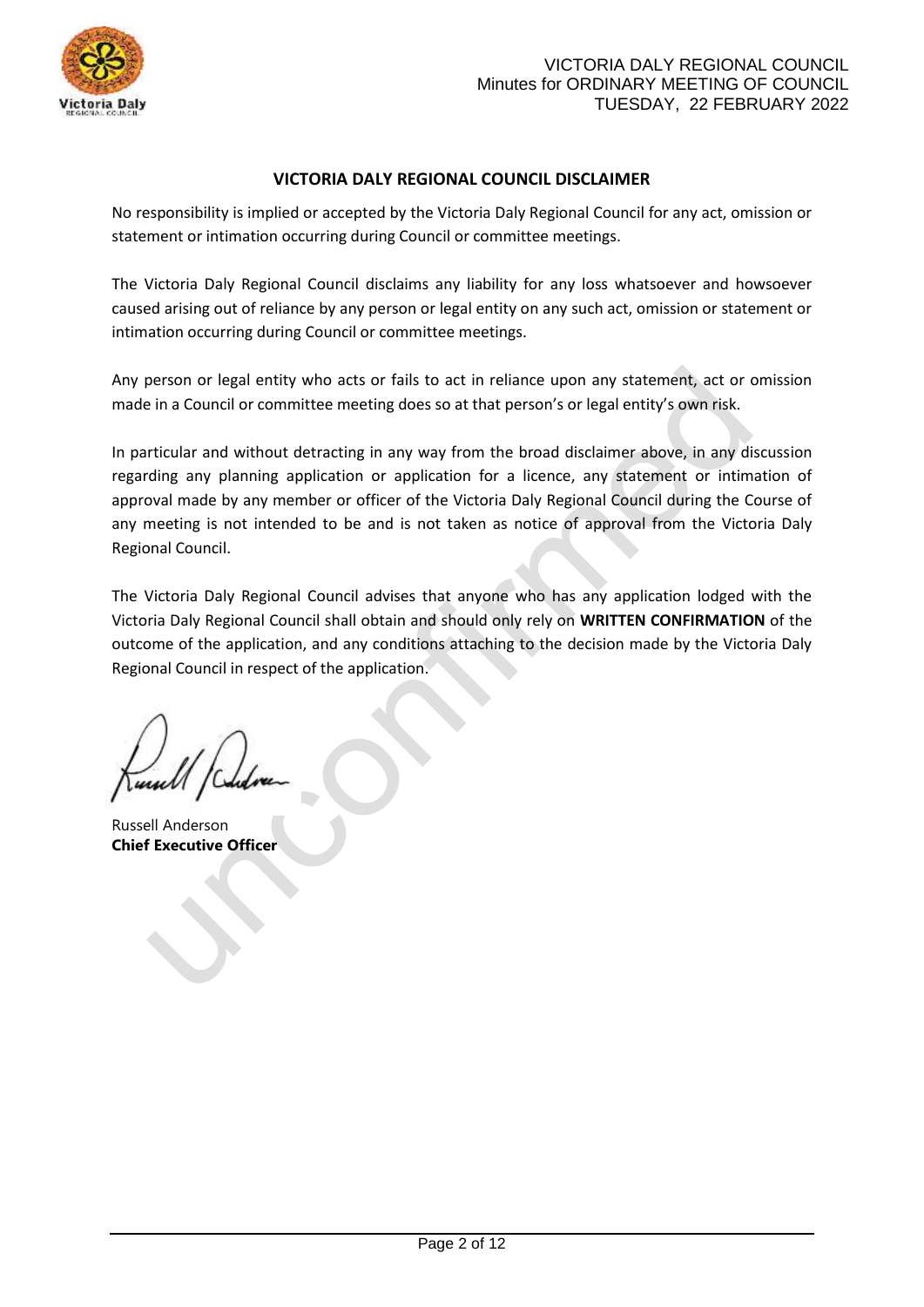

## **MINUTES**

## **ORDINARY MEETING OF COUNCIL**

## **TUESDAY, 22 FEBRUARY 2022**

#### **09:00AM**

#### **REGIONAL OFFICE - 29 CRAWFORD STREET, KATHERINE**

#### **MEETING OPENED**

#### **The meeting opened the time being 09:04 am**

## **PERSONS PRESENT**

**ELECTED MEMBERS PRESENT** Mayor (Chair) **Brian Pedwell** Deputy Mayor **Shirley Garlett**<br>
Councillor Councillor Councillor Councillor **Councillor** Councillor Councillor **Councillor** Councillor

## **STAFF PRESENT**

Chief Executive Officer Russell Anderson Director of Operations Matthew Cheminant Director of Corporate Services Trudy Braun Manager of Executive Services Michelle Will (minute taker) Executive Services Officer Rupak Halwai Timber Creek COM Jocelyn Moir

Georgina Macleod

Sian Powell **Australian Electoral Commission** Christine Francis Australian Electoral Commission

#### **APOLOGIES AND LEAVE OF ABSENCE**

Nil

**GUESTS**

#### **DISCLOSURES OF INTEREST – COUNCILLORS AND STAFF**

Deputy Mayor Shirley Garlett declared a conflict of interest for supplementary confidential item 'Local Authority Nominations'. The nature of the conflict is that one Timber Creek nominee is a close family member.

# **CONFIRMATION OF MINUTES**

## **Minutes of the Ordinary Council Meeting held on 28 January 2022**

# *024/2022***RECOMMENDATION:**

**That** the minutes be taken as read and be accepted as a true record of the Meeting.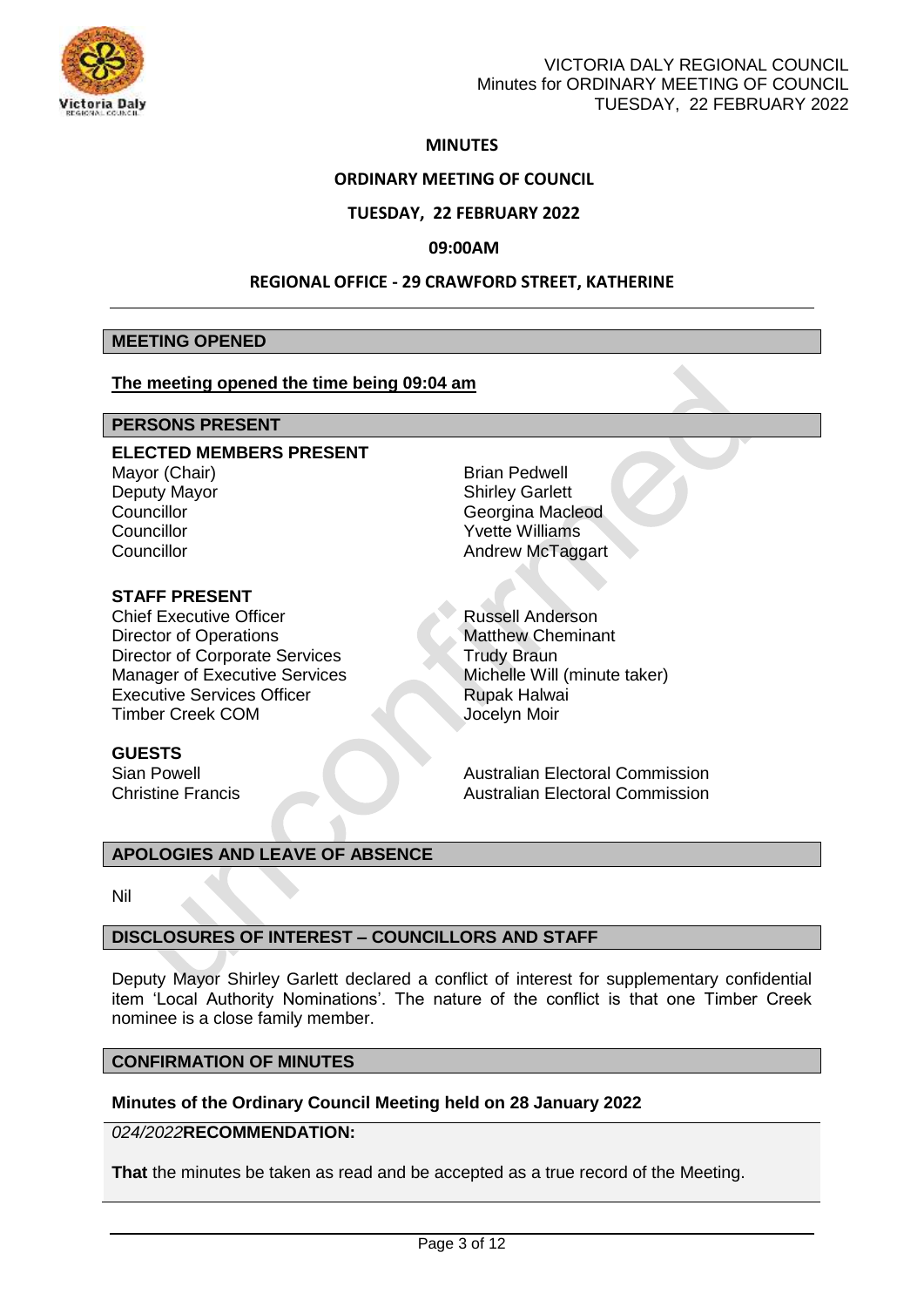

**Page 14/18.2 – add ' discussion included Purple House who deliver mobile dialysis' Page 14/18.2 – update point to reflect general discussion about education Update comment to 'adjourned' rather than 'broke' throughout minutes (p. 9, 10, 13.**

Moved: Cr. Macleod Seconded: Cr. Garlett Resolution: Carried

# **Minutes of the Special Ordinary Council Meeting held on 11 February 2022**

## *025/2022***RECOMMENDATION:**

**That** the minutes be taken as read and be accepted as a true record of the Meeting.

Moved: Cr. Macleod Seconded: Cr. Williams Resolution: Carried

**Action Item: Senior Finance Accountant to action resolution 023/2022 – allocation of \$31,762.50 from reserve funds, for March/April budget review.** 

# **CALL FOR ITEMS OF GENERAL BUSINESS**

# **MARCH MEETING DATES**

**COUNCILLOR WILLIAMS – POWERWATER GRANT OPPORTUNITY** 

**DEPUTY MAYOR – TIMBER CREEK ROUND-UP**

**DEPUTY MAYOR – WALGA CONFERENCE** 

**COUNCILLOR MCTAGGART – WOOLIANA ROAD** 

**COUNCILLOR MACLEOD – KALKARINDJI DAGURAGU UPDATE** 

**COUNCILLOR MACLEOD – DISASTER RELIEF FUND** 

# **MAYOR PEDWELL – NORTHERN TERRITORY RISK REDUCTION PROGRAM**

#### **MAYORAL REPORT**

#### **Meetings attended since the last OCM:**

- Meeting with Green Rivers Aboriginal Corporation General Manager, Wayne Buckley. Councillor McTaggart was also in attendance.
- Meeting with Sun Cable. Councillor Williams was also in attendance.
- Meeting with Jake Quinlivan and Amanda Haigh from the Department of the Chief Minister and Cabinet.
- Meeting with CouncilBIZ.

## **Mayor Pedwell was on interview panel for:**

- Grants Manager position
- **Timber Creek Council Operations Assistant Manager position**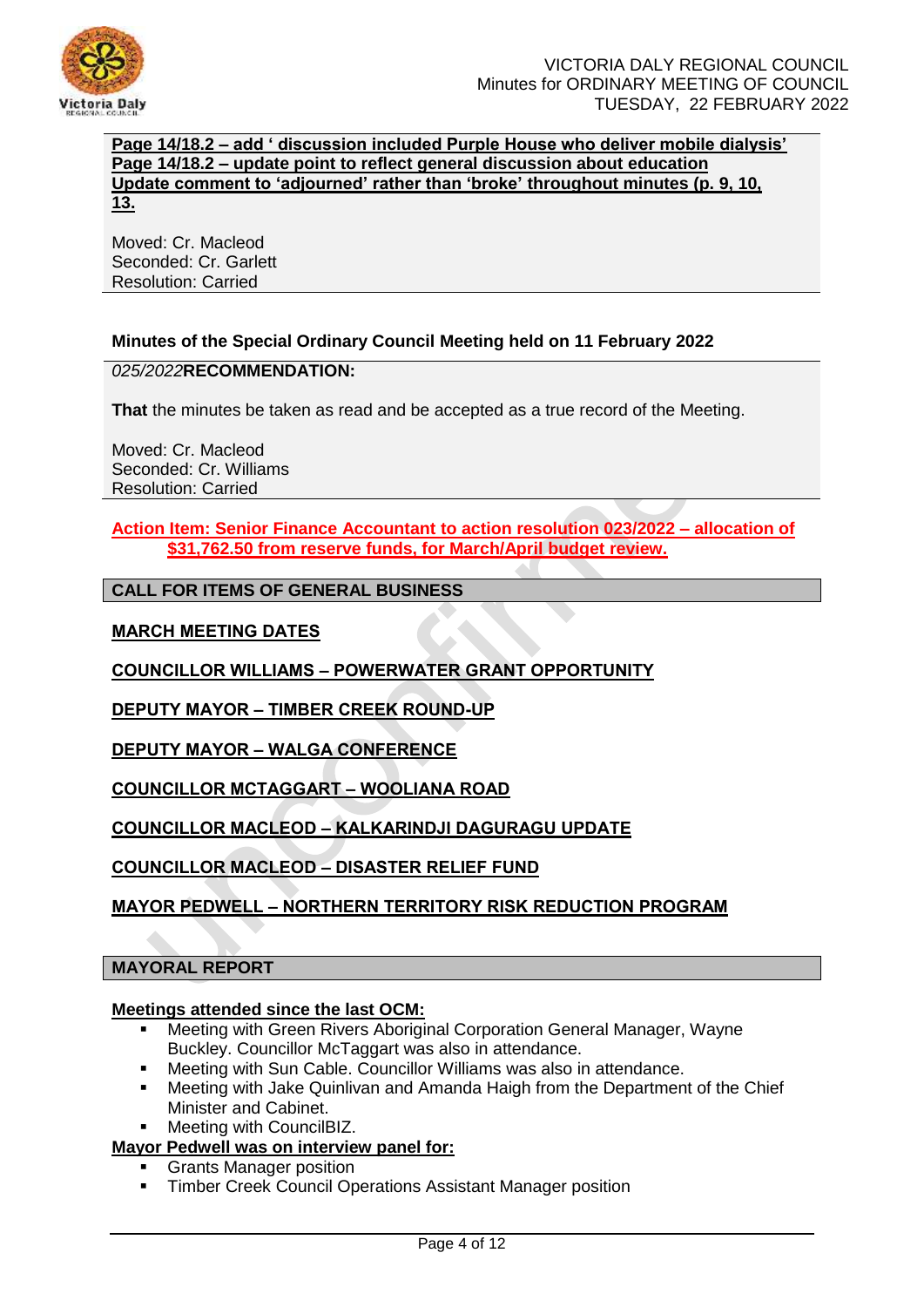

Moved: Cllr McTaggart Seconded: Cllr Macleod Resolution: Carried

## **CEO REPORT**

# **Cr Shirley Garlett left the meeting, the time being 09:38 AM Cr Shirley Garlett returned to the meeting, the time being 09:40 AM**

# **1) CEO Report**

# *026/2022* **Motion:**

A. That this report is received and noted

Moved: Cr. McTaggart Seconded: Cr. Macleod Resolution: Carried

## **REPORTS TO COUNCIL**

# **Director of Corporate Services provided an update to Council.**

| 2)       | <b>Monthly Finance Report-January 2022</b>                                        |
|----------|-----------------------------------------------------------------------------------|
| 027/2022 | <b>Motion:</b>                                                                    |
|          | A. That this report is received and noted                                         |
|          | Moved: Cr. Garlett                                                                |
|          | Seconded: Cr. McTaggart                                                           |
|          | <b>Resolution: Carried</b>                                                        |
|          | Action Item: Local Authority funding to be included in Council Operations finance |
| reports  |                                                                                   |
|          | <b>PRESENTATION - AUSTRALIAN ELECTORAL COMMISSION (AEC)</b>                       |

**Australian Electoral Commission delegates, Sian Powell and Christine Francis, joined the meeting via Microsoft Teams, the time being 10:00am.** 

Items discussed

- **Upcoming elections**<br>**Remote teams deply**
- Remote teams deployment
- Alternative models discussed, including polling via postal votes
- **Exceptions will be considered for circumstances where preferred method is not** achievable
- **Preferred method 'on the ground delivery'**
- **AEC** is promoting long term partnerships
- Mayor Pedwell process requires interpreters at polling booths
- **AEC** recognises that improvements are vital
- AEC recognises that it may seem that these issues are only highlighted prior to elections

## **The meeting adjourned for morning tea, the time being 10:30am The meeting resumed, the time being 10:54am**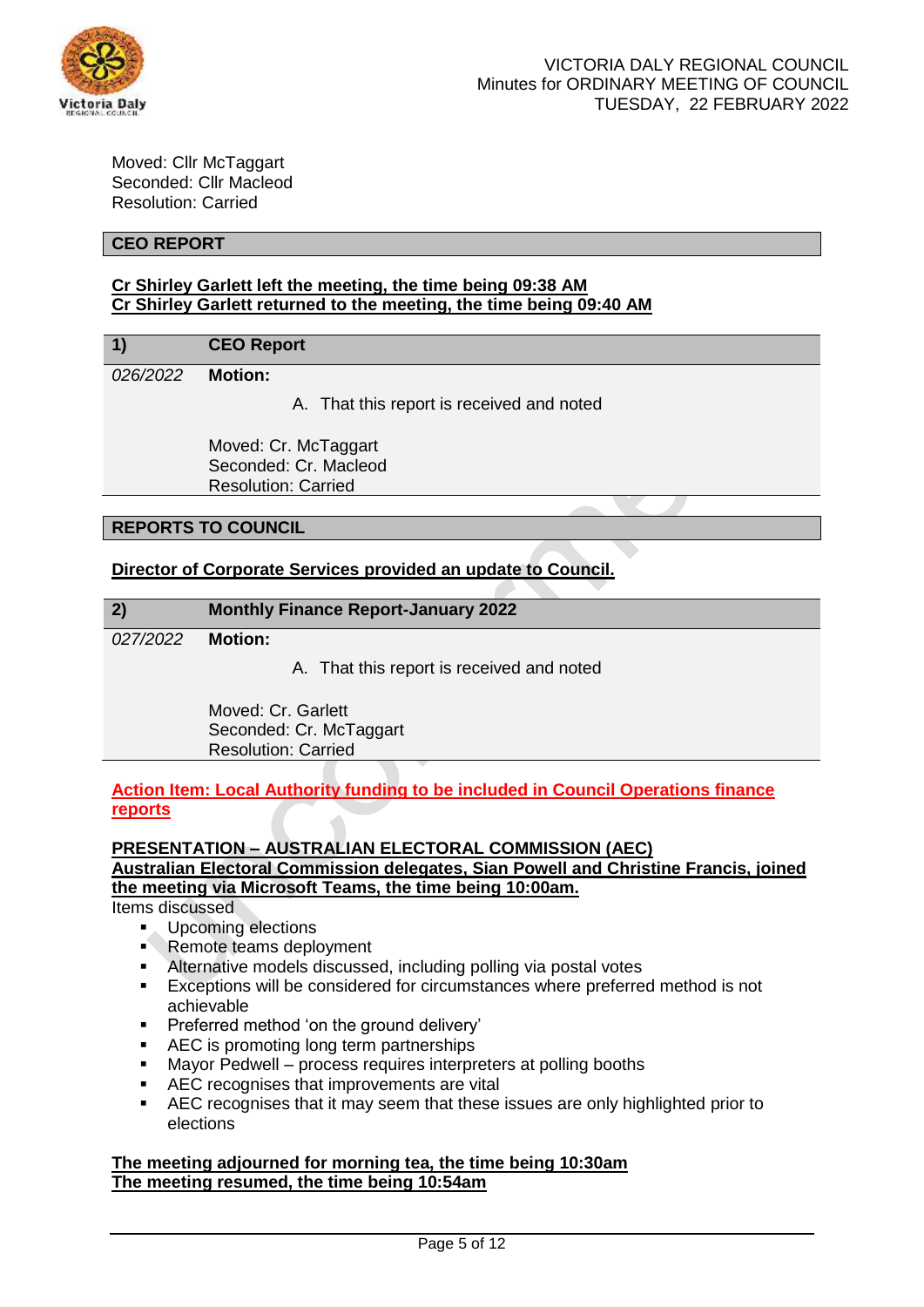

| 4)       | Policy changes to be noted                                          |  |  |  |  |
|----------|---------------------------------------------------------------------|--|--|--|--|
| 028/2022 | <b>Motion:</b>                                                      |  |  |  |  |
|          |                                                                     |  |  |  |  |
|          | A. That this report is received and noted                           |  |  |  |  |
|          | Moved: Cr. McTaggart                                                |  |  |  |  |
|          | Seconded: Cr. Garlett                                               |  |  |  |  |
|          | <b>Resolution: Carried</b>                                          |  |  |  |  |
| 5)       |                                                                     |  |  |  |  |
|          | <b>New Policies to be adopted</b>                                   |  |  |  |  |
| 029/2022 | <b>Motion:</b>                                                      |  |  |  |  |
|          | A. That this report is received and noted                           |  |  |  |  |
|          | B. Polices are adopted                                              |  |  |  |  |
|          | <b>LGP016 Rate Concession</b><br>$\bullet$                          |  |  |  |  |
|          | <b>LGP022 Confidential Information Policy</b>                       |  |  |  |  |
|          | LGP023 Extra Meeting Allowance Policy<br>$\bullet$                  |  |  |  |  |
|          |                                                                     |  |  |  |  |
|          | Moved: Cr. Macleod                                                  |  |  |  |  |
|          | Seconded: Cr. Garlett                                               |  |  |  |  |
|          | <b>Resolution: Carried</b>                                          |  |  |  |  |
| 6)       | <b>Festivals and Events</b>                                         |  |  |  |  |
| 030/2022 | <b>Motion:</b>                                                      |  |  |  |  |
|          |                                                                     |  |  |  |  |
|          | A. That this report is received and noted                           |  |  |  |  |
|          | B. That Council resolve that all festivals and events have a        |  |  |  |  |
|          | volunteer committee to organise made up of volunteers and staff.    |  |  |  |  |
|          | C. That all insurance documentation is sent through to the Director |  |  |  |  |
|          | of Corporate Service.                                               |  |  |  |  |
|          | D. That all risk assessments and Covid 19 Safety Plans are sent     |  |  |  |  |
|          | through to the Director of Corporate Services and Director of       |  |  |  |  |
|          | <b>Council Operations.</b>                                          |  |  |  |  |
|          |                                                                     |  |  |  |  |
|          | Moved: Cr. McTaggart<br>Seconded: Cr. Williams                      |  |  |  |  |
|          | <b>Resolution: Carried</b>                                          |  |  |  |  |
|          |                                                                     |  |  |  |  |
| 7)       | <b>Operations Report</b>                                            |  |  |  |  |
| 031/2022 | <b>Motion:</b>                                                      |  |  |  |  |
|          | A. That this report is received and noted                           |  |  |  |  |
|          |                                                                     |  |  |  |  |
|          | Moved: Cr. McTaggart                                                |  |  |  |  |
|          | Seconded: Cr. Macleod                                               |  |  |  |  |
|          | <b>Resolution: Carried</b>                                          |  |  |  |  |
| 8)       | <b>Community Services - Aged Care Quarterly Report</b>              |  |  |  |  |
|          | <b>Motion:</b>                                                      |  |  |  |  |
| 032/2022 |                                                                     |  |  |  |  |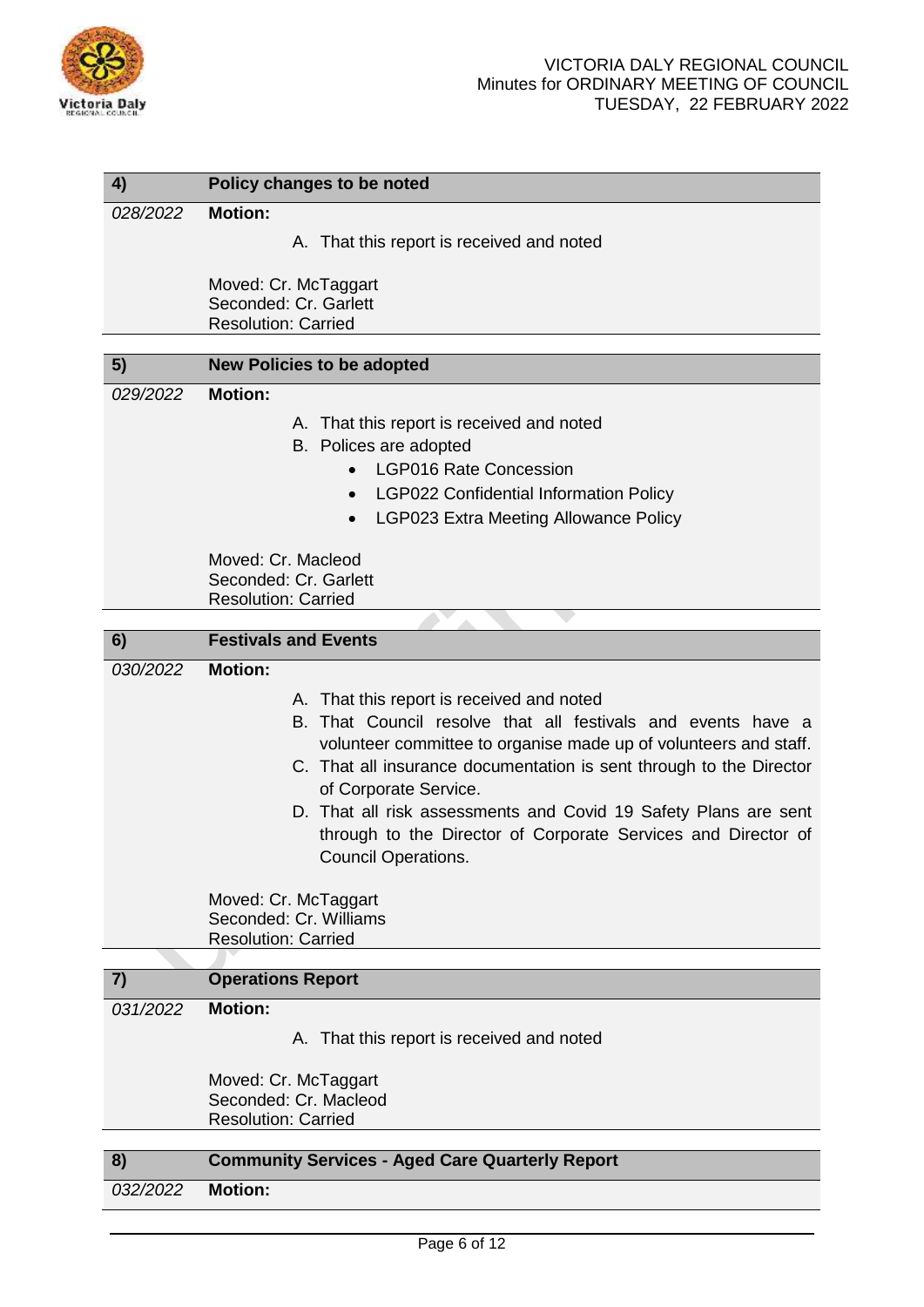

## A. That this report is received and noted

B. That Victoria Daly Regional Council as an aged care provider, apply on behalf of our eligible aged care workers for the 'Aged Care Workforce Bonus', in recognition of the significant commitment they have made to the care of our aged care clients on community during the pandemic.

Moved: Cr. McTaggart Seconded: Cr. Williams Resolution: Carried

| 9)       | <b>NDIS Program - Quarterly Report</b>                                      |  |  |  |  |
|----------|-----------------------------------------------------------------------------|--|--|--|--|
| 033/2022 | <b>Motion:</b>                                                              |  |  |  |  |
|          | A. That this report is received and noted                                   |  |  |  |  |
|          | Moved: Cr. McTaggart<br>Seconded: Cr. Garlett<br><b>Resolution: Carried</b> |  |  |  |  |
|          |                                                                             |  |  |  |  |
| 10)      | <b>NDIS Audit</b>                                                           |  |  |  |  |
| 034/2022 | <b>Motion:</b>                                                              |  |  |  |  |

A. That this report is received and noted

Moved: Cr. Garlett Seconded: Cr. McTaggart Resolution: Carried

# **Action Item: Aged Care & NDIS Audit to be conducted every six months by external provider**

| 3)       | <b>Fees and Charges review</b> |                                              |                                                                                                                                                                                                                                                                                            |      |                |
|----------|--------------------------------|----------------------------------------------|--------------------------------------------------------------------------------------------------------------------------------------------------------------------------------------------------------------------------------------------------------------------------------------------|------|----------------|
| 035/2022 | <b>Motion:</b>                 |                                              |                                                                                                                                                                                                                                                                                            |      |                |
|          |                                |                                              | A. That this report is received and noted                                                                                                                                                                                                                                                  |      |                |
|          |                                |                                              | B. That Council approves the hire costs for push mowers and brush<br>cutters and rates for Supervisor, Skilled, Semi-Skilled and<br>Unskilled labour (below) be included in the 2021/2022 Fees and<br>Charges contained within the Victoria Daly Regional Council<br><b>Regional Plan:</b> |      |                |
|          |                                |                                              | Labour                                                                                                                                                                                                                                                                                     |      | <b>Inc GST</b> |
|          |                                | $\blacksquare$                               | Unskilled Labour                                                                                                                                                                                                                                                                           | Hour | \$91.60        |
|          |                                | $\blacksquare$                               | Semi-Skilled Labour                                                                                                                                                                                                                                                                        | Hour | \$140.30       |
|          |                                |                                              | <b>Skilled Labour</b>                                                                                                                                                                                                                                                                      | Hour | \$186.55       |
|          |                                | ٠                                            | Supervisor                                                                                                                                                                                                                                                                                 | Hour | \$234.60       |
|          | <b>Resolution: Carried</b>     | Moved: Cr. Macleod<br>Seconded: Cr. Williams |                                                                                                                                                                                                                                                                                            |      |                |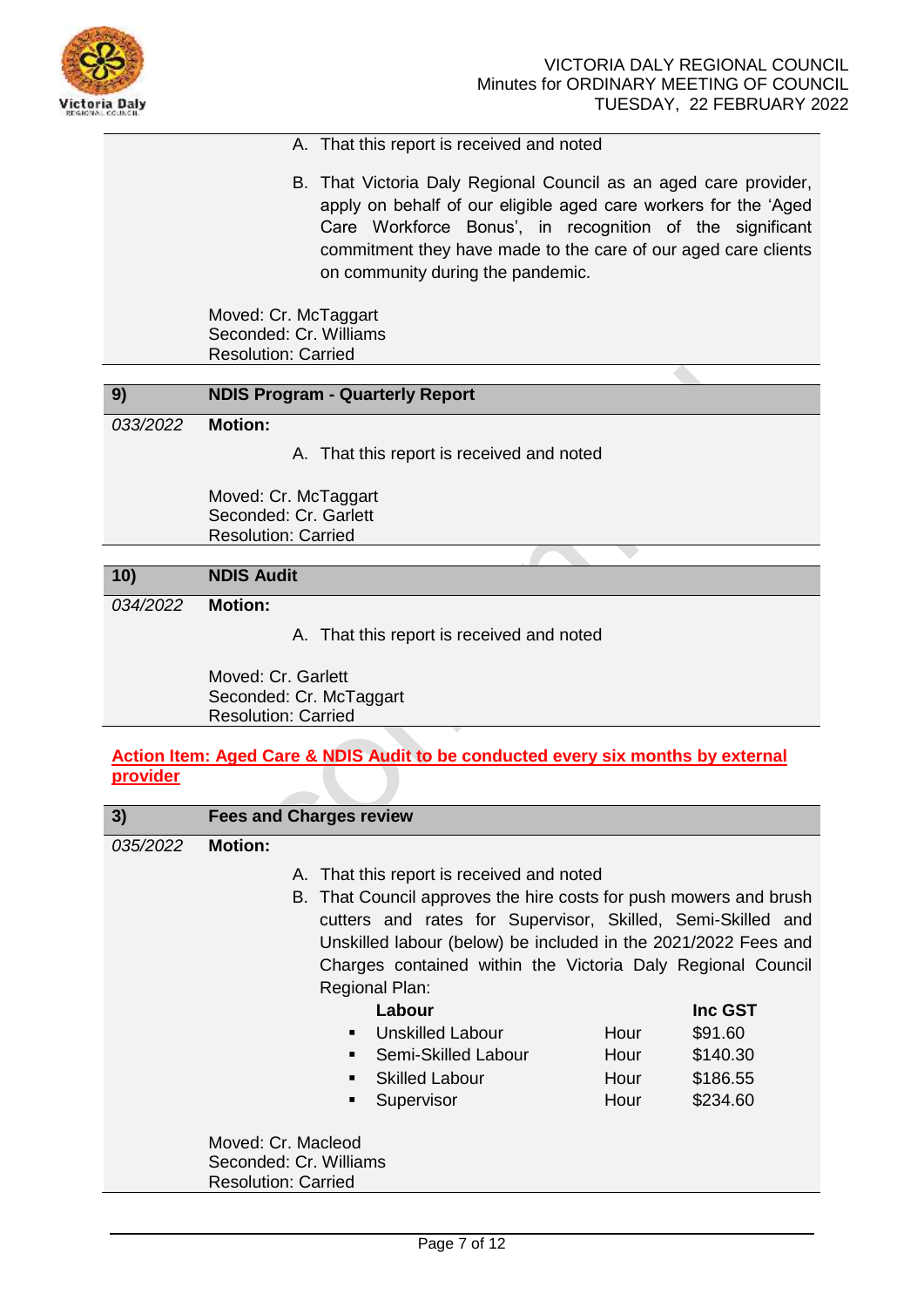

| 12)      | Amendments to LGP025 VDRC Delegation Manual 2021-2025                                                                                                                                                                                                                                                                     |  |  |  |  |
|----------|---------------------------------------------------------------------------------------------------------------------------------------------------------------------------------------------------------------------------------------------------------------------------------------------------------------------------|--|--|--|--|
| 036/2022 | <b>Motion:</b>                                                                                                                                                                                                                                                                                                            |  |  |  |  |
|          | A. That this report is received and noted                                                                                                                                                                                                                                                                                 |  |  |  |  |
|          | B. That the amended LGP025 VDRC Delegation Manual 2021-<br>2025 be adopted, with the following additional amendment:<br>p.9) 'approve requests for filling positions within approved<br>structure (within budget)'<br>Mayor to be added to delegation schedule (p.27) in the<br>٠<br>Regional Managers bracket (\$10,000) |  |  |  |  |
|          | Moved: Cr. Garlett<br>Seconded: Cr. McTaggart<br><b>Resolution: Carried</b>                                                                                                                                                                                                                                               |  |  |  |  |
| 19)      | <b>Action Items Report</b>                                                                                                                                                                                                                                                                                                |  |  |  |  |
|          |                                                                                                                                                                                                                                                                                                                           |  |  |  |  |
| 037/2022 | <b>Motion:</b>                                                                                                                                                                                                                                                                                                            |  |  |  |  |
|          | A. That this report is received and noted                                                                                                                                                                                                                                                                                 |  |  |  |  |
|          | Moved: Cr. McTaggart                                                                                                                                                                                                                                                                                                      |  |  |  |  |
|          | Seconded: Cr. Macleod                                                                                                                                                                                                                                                                                                     |  |  |  |  |
|          | <b>Resolution: Carried</b>                                                                                                                                                                                                                                                                                                |  |  |  |  |
|          | Add Amanbidji to Al 374/2020                                                                                                                                                                                                                                                                                              |  |  |  |  |
|          |                                                                                                                                                                                                                                                                                                                           |  |  |  |  |
| 18)      | <b>Correspondence Report</b>                                                                                                                                                                                                                                                                                              |  |  |  |  |
| 038/2022 | <b>Motion:</b>                                                                                                                                                                                                                                                                                                            |  |  |  |  |
|          | A. That Council accept the correspondence                                                                                                                                                                                                                                                                                 |  |  |  |  |
|          | Moved: Cr. Garlett<br>Seconded: Cr. McTaggart                                                                                                                                                                                                                                                                             |  |  |  |  |

Resolution: Carried

## **The meeting adjourned for lunch, the time being 12:04pm The meeting resumed, the time being 01:10pm**

# **Timber Creek Council Operations Manager joined the meeting, the time being 01:12pm to discuss item 11.**

| 11)      | <b>Upgrade to Stage in Timber Creek</b>                                                                       |
|----------|---------------------------------------------------------------------------------------------------------------|
| 039/2022 | <b>Motion:</b>                                                                                                |
|          | A. That this report is received and noted                                                                     |
|          | B. That Council approve utilising Timber Creek Local Authority<br>funding for the Timber Creek Stage Upgrade. |
|          | Moved: Cr. Garlett<br>Seconded: Cr. Macleod<br><b>Resolution: Carried</b>                                     |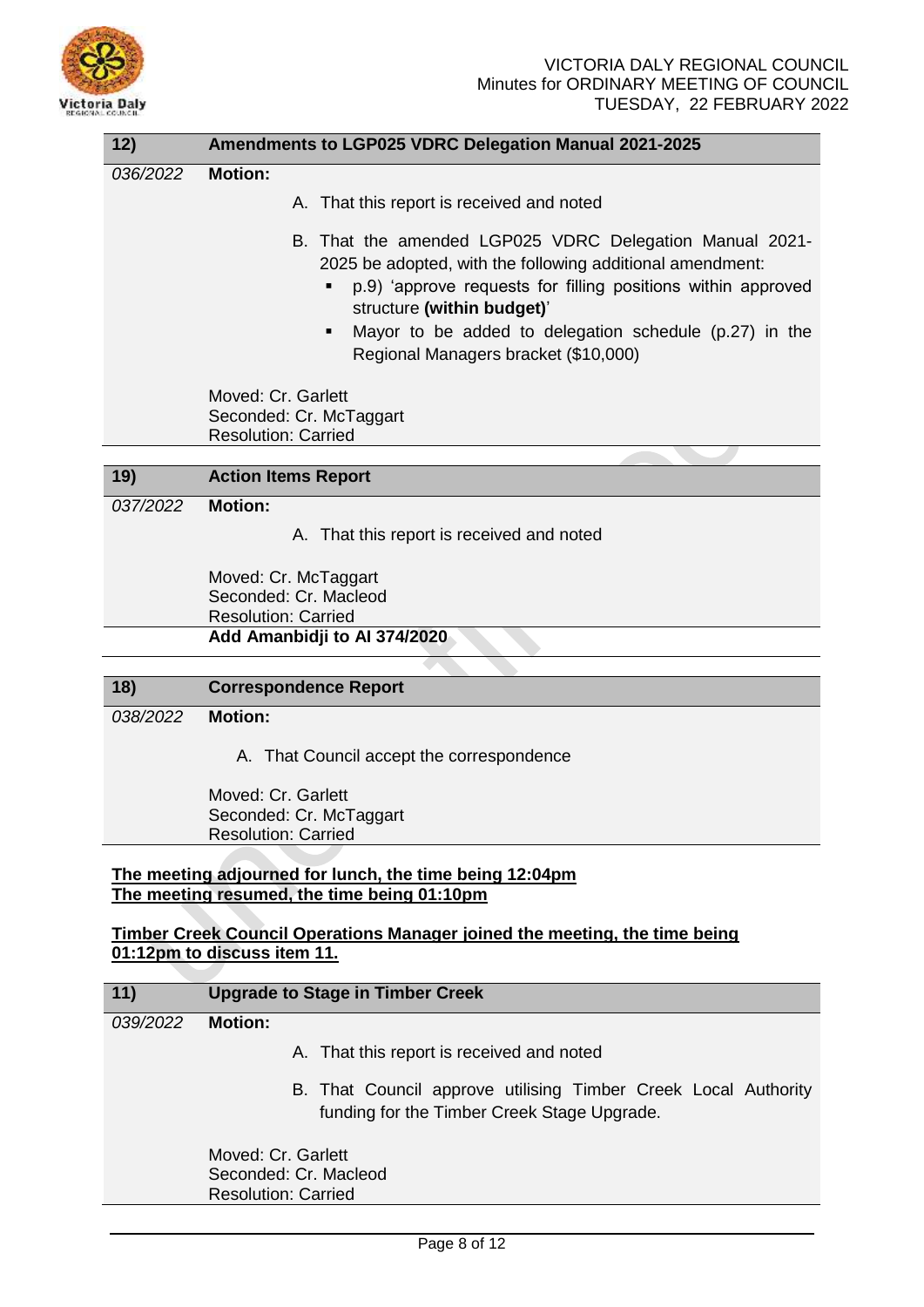

# **GENERAL BUSINESS**

## *040/2022***GB-20220222-1 MARCH MEETING DATES**

That Council amend the March meeting dates as follows: 28/3/21 (Monday) Travel day (all program managers and COMS to attend workshop) 29/3/21 (Tuesday) Workshop – Risk Matrix (James from JLT) 30/3/21 (Wednesday) ARM + Briefing day 31/3/21 (Thursday) OCM

Moved: Cr. Garlett Seconded: Cr. Macleod Resolution: Carried

**Action Item – Governance Manager to print A3 copies of risk matrix** 

## **GB-20220222-2 GRANT OPPORTUNITY** *- Councillor Yvette Williams*

Discussions will take place with Contracts Manager and Pine Creek Council Operations Manager.

## **GB-20220222-3 TIMBER CREEK ROUND-UP** *- Councillor Shirley Garlett*

11-02-2022 – Deputy Mayor met with Chairperson of NWA, and Deputy CEO of NWA. Discussions took place regarding wheelie bins, street lights and airstrip (airstrip will be dealt with following the wet season).

Regular meetings will be arranged for ongoing follow up.

Deputy Mayor suggested Local Authority induction packs for Local Authorities.

#### **GB-20220222-4 WALGA CONFERENCE** *- Councillor Shirley Garlett*

Deputy Mayor addressed Council regarding the WALGA conference. After recognising the need for young women in the Timber Creek region, Deputy Mayor would like to develop a strategy to assist in this space.

Deputy Mayor is seeking support from Council to attend the WALGA workshop.

*041/2022*That Council approves Deputy Mayor Shirley Garlett attend the WALGA Conference at Airlie Beach from 1-3 March 2022

Moved: Cr. McTaggart Seconded: Cr. Pedwell Resolution: Carried

#### **GB-20220222-5 WOOLIANA ROAD** *- Councillor Andrew McTaggart*

**Action Item: Council request a follow up on discussion with Dheran Young at previous Council meeting regarding Lot 2 Wooliana Road.** Follow up with a letter to either Dheran Young, or Minister Paech (copy other).

#### **GB-20220222-6 KALKARINDJI - DAGURAGU UPDATE** *- Councillor Georgina Macleod*

Councillor Macleod provided an update to Council regarding Covid-19 within the community.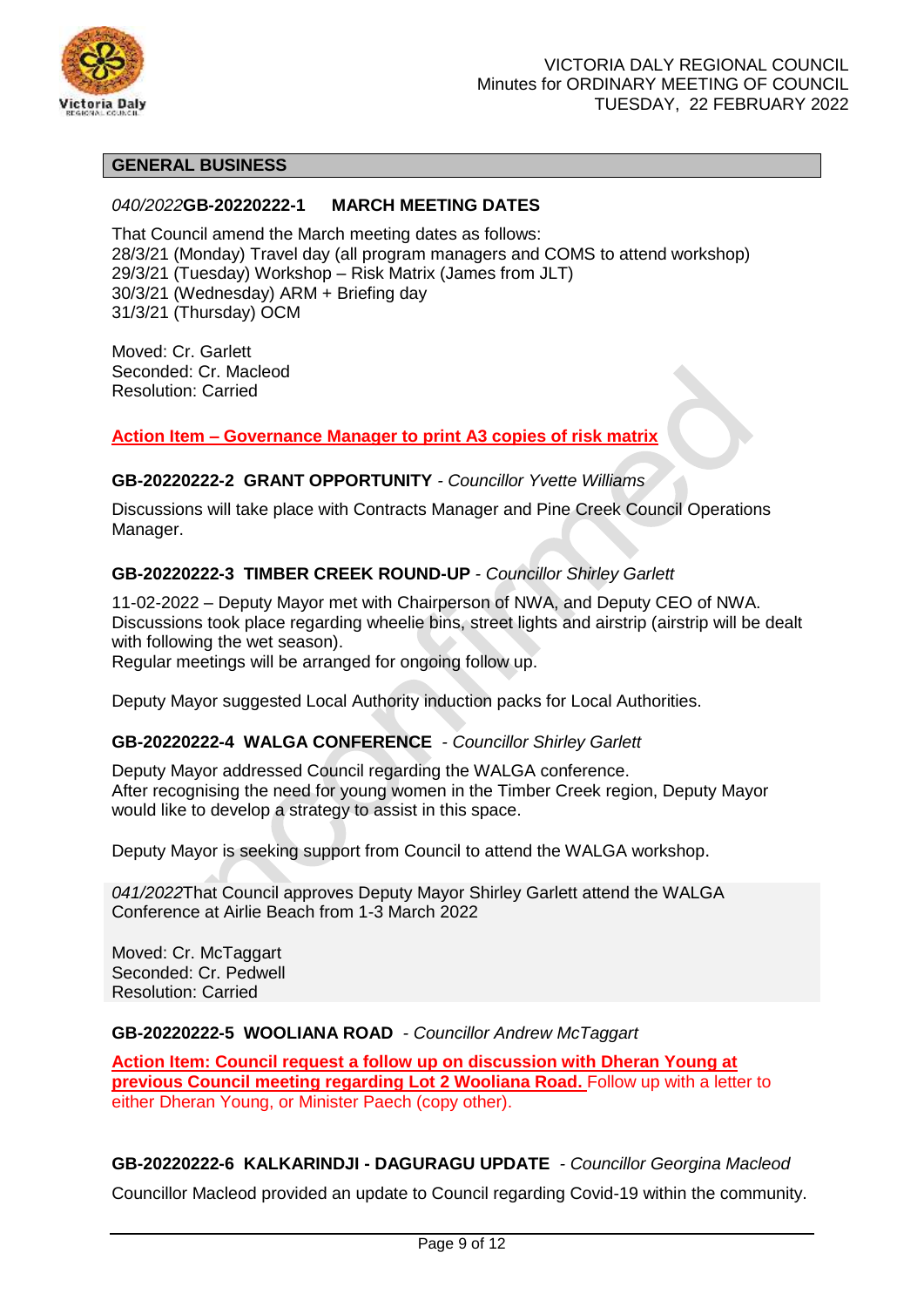

Councillor acknowledged a donation of 33 mattresses.

# **GB-20220222-7 DISASTER RELIEF FUND** *- Councillor Georgina Macleod*

Councillor requested clarification on the disaster relief funding arrangements.

**Action Item: A paper to be circulated out of session to Council regarding the Disaster Relief Funding** 

**GB-20220222-8 LGANT MOTION REGARDING POSTAL SERVICES** *- Councillor Georgina Macleod*

*042/2022*Motion: That LGANT seek an improvement in the viability of Regional Councils delivering postal services to regional and remote communities.

Moved: Cr. Macleod Seconded: Cr. Garlett Resolution: Carried

# **GB-20220222-9 NORTHERN TERRITORY RISK REDUCTION PROGRAM** *- Councillor Brian Pedwell*

CEO Anderson provided a verbal update to Council. The program requires a contribution from Council. General Business item was noted.

# **The meeting adjourned for afternoon tea, the time being 02:03pm The meeting resumed, the time being 02:24pm**

# **CLOSE OF ORDINARY COUNCIL MEETING – MOVE TO CONFIDENTIAL RECOMMENDATION**:

Members of the press and public to be excluded from the meeting of the Closed Session and access to the correspondence and reports relating to the items considered during the course of the Closed Session be withheld. This action is taken in accordance with Section 65(2) of the Local Government Act, 2019 as the items listed come within the following provisions:-

Moved: Cr. McTaggart Seconded: Cr Macleod Resolution: Carried

- **12 Progress Report on Grant Applications -** *The report will be dealt with under Section 99 of the Local Government Act 2019 (NT) where meetings of Council are to be closed where confidential business is being considered. Pursuant to regulation 51(1) (civ) of the Local Government (General) Regulations 2021, this report contains information that would, if publicly disclosed, subject to subregulation (3) – prejudice the interests of the council or some other person;.*
- **13 Funding for construction of permanent VDRC regional office -** *The report will be dealt with under Section 99 of the Local Government Act 2019 (NT) where meetings of Council are to be closed where confidential business is being considered. Pursuant to regulation 51(1) (civ) of the Local Government (General) Regulations 2021, this report*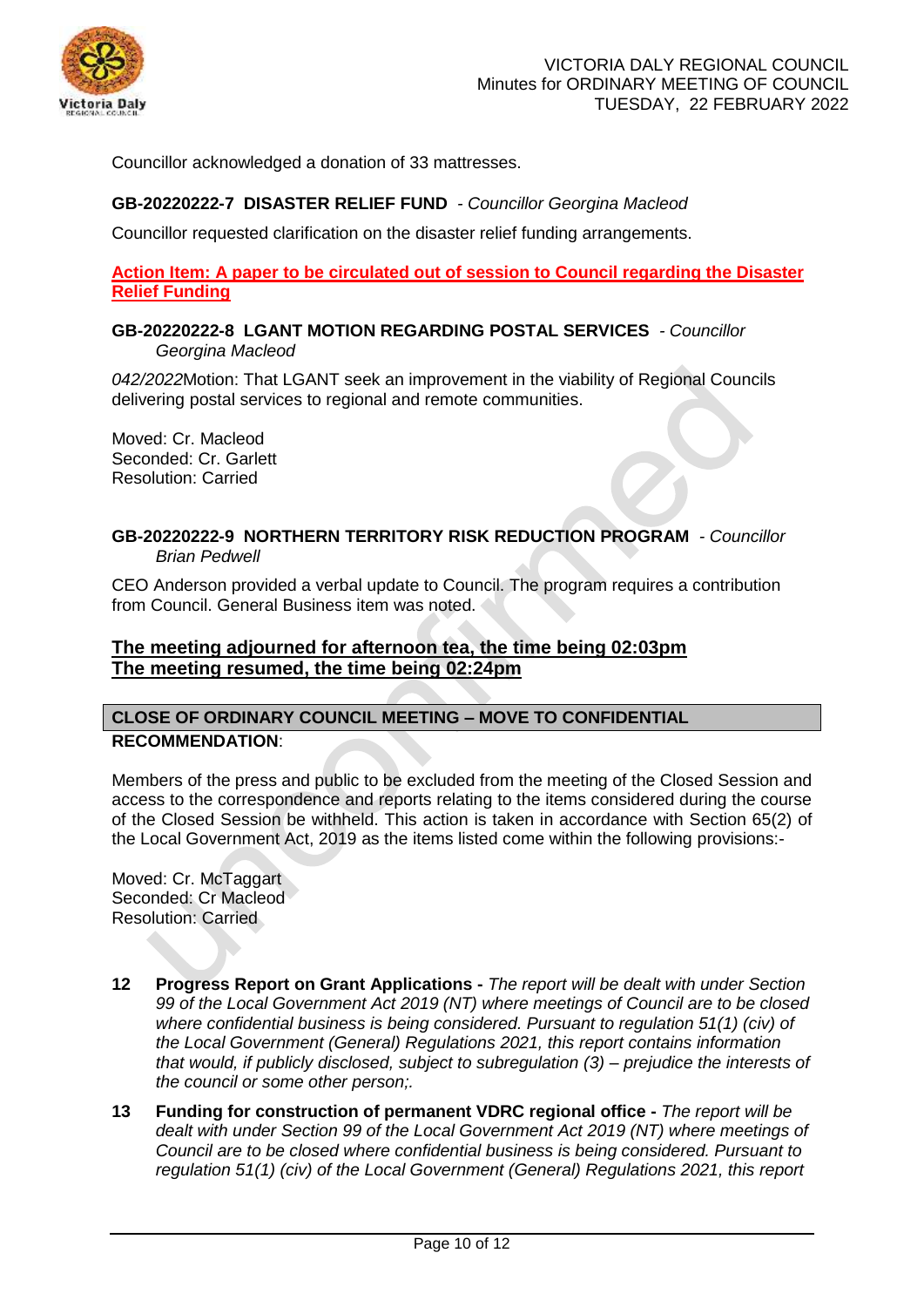

*contains information that would, if publicly disclosed, subject to subregulation (3) – prejudice the interests of the council or some other person;.*

- **20 Local Government Priority Infrastructure grant, Yarralin staff housing project, interim acquittal and endorsement of variation request -** *The report will be dealt with under Section 99 of the Local Government Act 2019 (NT) where meetings of Council are to be closed where confidential business is being considered. Pursuant to regulation 51(1) (civ) of the Local Government (General) Regulations 2021, this report contains information that would, if publicly disclosed, subject to subregulation (3) – prejudice the interests of the council or some other person;.*
- **21 Local Authority Nominations -** *The report will be dealt with under Section 99 of the Local Government Act 2019 (NT) where meetings of Council are to be closed where confidential business is being considered. Pursuant to regulation 51(1) (civ) of the Local Government (General) Regulations 2021, this report contains information that would, if publicly disclosed, subject to subregulation (3) – prejudice the interests of the council or some other person;.*

## **Deputy Mayor left the meeting due to a conflict of interest, the time being 03:35pm. The conflict being that one nominee is a close family member.**

# **Deputy Mayor returned to the meeting, the time being 03:42pm**

**14 Draft Burial & Cremation Bill -** *The report will be dealt with under Section 99 of the Local Government Act 2019 (NT) where meetings of Council are to be closed where confidential business is being considered. Pursuant to regulation 51(1) (cii) (cii) of the Local Government (General) Regulations 2021, this report contains information that*  would, if publicly disclosed, be likely to prejudice the maintenance or administration of *the law; AND information that would, if publicly disclosed, prejudice the maintenance or administration of the law; or.*

# **14) Draft Burial & Cremation Bill**

**Motion:**

A. That this report is received and noted

# **COUNCILLOR MACLEOD PUT FORWARD MOTION B**

- *043/2022* B. The draft Burial and Cremation Bill (2022) is unworkable and unattainable for Regional Councils and corporations without ongoing grant funding. With fees for burial services set at the amount to cover burial alone, leaves no margin for upkeep of infrastructure, record keeping and maintenance. Since 2008, Council has never charged for the digging of graves throughout the entire VDRC footprint. Council implores that ongoing funding is provided by the Northern Territory Government to support the delivery of services as set out by the Draft Burial and Cremation Bill.
	- Councils are currently the only service providers on the ground that communities rely on

Moved: Cr. Macleod Seconded: Cr. Garlett

Resolution: Carried

*044/2022* That resolution [053/2022] be moved to open minutes

Moved: Cr. Macleod Seconded: Cr. Garlett Resolution: Carried